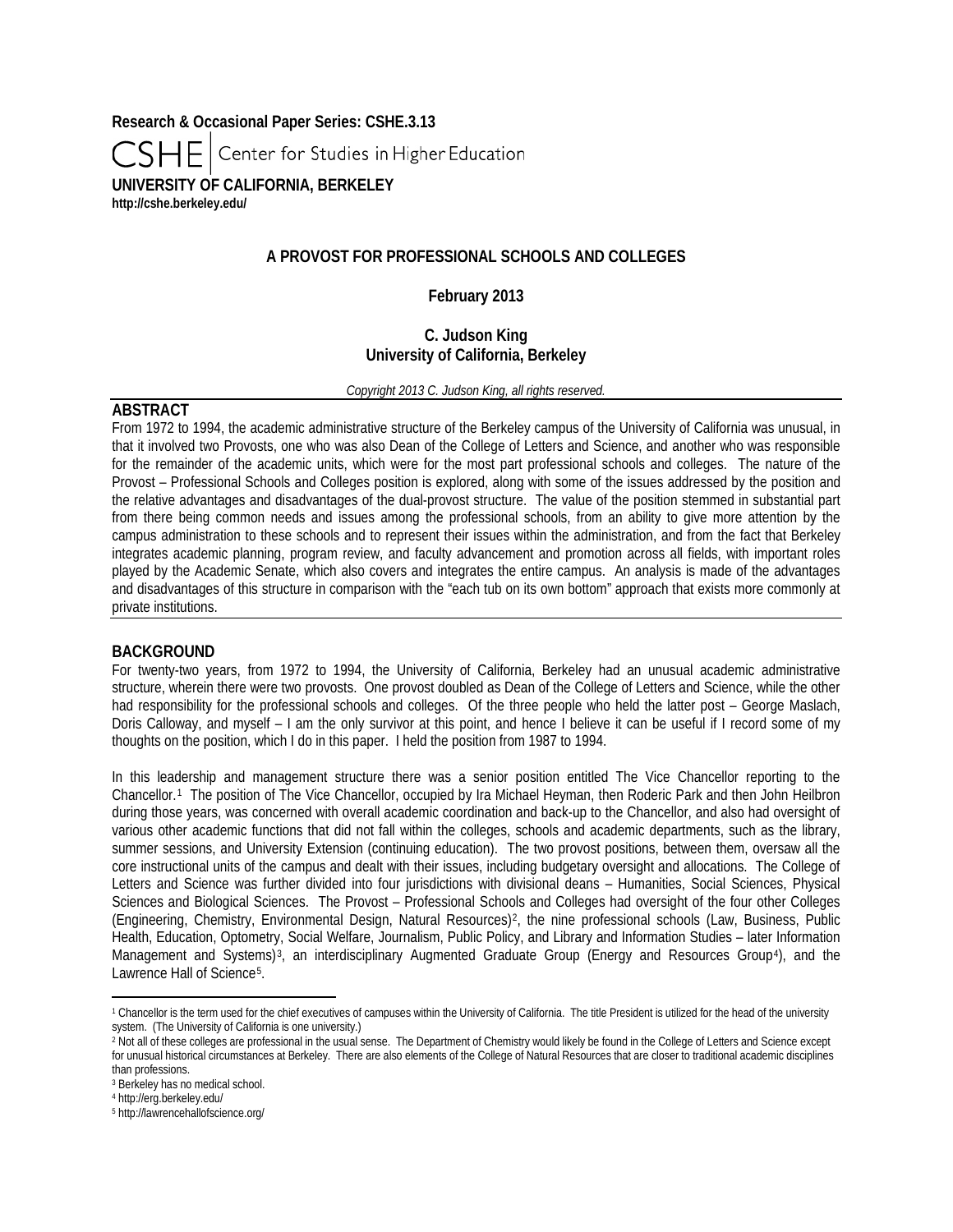The Provost – Professional Schools and Colleges position was created by Chancellor Albert Bowker to provide more awareness of, and representation for, the professional schools and colleges in the higher administration of the campus, and as well to provide more administrative understanding of, and interaction with, the professional schools and colleges. An oral history of George Maslach describes Chancellor Albert Bowker's aims in creating this position and his underlying concept.<sup>[6](#page-1-0)</sup>

After John Heilbron took retirement and I moved to the Office of the President of the University of California in 1994, the upper academic administration structure of the campus was reorganized. The dual-provost arrangement and the position of The Vice Chancellor were eliminated by then-Chancellor Chang-Lin Tien, and were replaced by the combination of an Executive Vice Chancellor and Provost (EVC-P), and an Associate Provost. All the deans of the core instructional units now reported to the EVC-P. The divisional deanships in the College of Letters and Science were advanced to full Dean status, with one of the four deans being the Executive Dean of Letters and Science on a rotational basis. An undergraduate dean position was also added in the College of Letters and Science. The Associate Provost had responsibility for the other academic activities that had previously reported to The Vice Chancellor, as well as various special projects. The number of Associate Provost positions in that structure subsequently grew to three and has now been reduced back to two.

#### **ISSUES THAT HAVE SURROUNDED THE PROFESSIONAL SCHOOLS AND COLLEGES AT BERKELEY**

Professional schools differ from traditional academic disciplines in that they typically are applications and/or syntheses of disciplines. In addition to the traditional disciplinary focus on discovery and codification of knowledge, professional schools deal with the use of knowledge and bring components of different academic disciplines together for that purpose. These differences can lead to perceptional gaps between faculty in the professions and faculty in the disciplines.

There are three instances over the past fifty years where professional schools at Berkeley have come under intense scrutiny through series of reviews, with threats to their continued existence. In the late 1960s the School of Criminology, which produced law-enforcement professionals, veered heavily toward a new approach known as Radical Criminology, concentrating much more on social issues than on the profession itself. Following a series of reviews and deliberation, the School was closed by Chancellor Albert H. Bowker in 1976.[7](#page-1-1) In the late 1970s the School of Education underwent an extensive series of reviews with conclusions being made that scholarship in the school was not sufficiently leading-edge and that the school was not serving the needs of the profession well. In 1980 the issue was passed to the new chancellor, Ira Michael Heyman, who after intense deliberation decided to continue the school but undertake efforts aimed at tying the School much closer to the profession. This series of events and the issues at play are described by Smelser.[8](#page-1-2)

During my time as Provost – Professional Schools and Colleges the School of Library and Information Studies came under intense review, with the degree of involvement of the faculty in the professional degree and the future of the profession being among the key issues. The review and deliberation processes are now described on the Berkeley website as a case study of program review at Berkeley[9.](#page-1-3) The upshot was formal closure of the School of Library and Information Studies, coupled with creation of a new School of Information Management and Systems (now School of Information) that was designed to serve the needs of the growing world of computerized information technology at the juncture of social and technical issues. The proposal that led to the new school is also available on-line.[10](#page-1-4)

In order to understand these situations, it is important to recognize that Berkeley has a strong tradition of integrated governance of the entire academic enterprise, both the academic disciplines and the professional schools. There is a strong role for shared governance between the faculty and the administration as well, as is the case for all University of California campuses. The partner of the administration in shared governance is the Academic Senate, a highly organized faculty body that exercises strong academic standards and takes the lead role on all matters pertaining to academic quality. The Academic Senate is a campus-

 $\overline{\phantom{a}}$ 

<span id="page-1-0"></span><sup>6</sup> Regional Oral History Office, Bancroft Library, University of California, Berkeley, "George J. Maslach, Aeronautical engineer, professor, Dean of the College of Engineering, Provost for Professional Schools and Colleges, Vice Chancellor for Research and Academic Affairs, University of California, Berkeley, 1949 to 1983 / 2000". [http://archive.org/details/aeronoticaleng00maslrich.](http://archive.org/details/aeronoticaleng00maslrich)

<sup>7</sup> Editors, "Editorial: Berkeley's School of Criminology, 1950-1976." *Crime and Social Justice*, vol. 6, pp. 1-3 (1976).

<span id="page-1-1"></span><http://www.socialjusticejournal.org/SJEdits/06Edit-1.html>

<span id="page-1-2"></span><sup>8</sup> N. J. Smelser, "Report of the Commission on Education (1981)", Chapter 8 in N. J. Smelser, Reflections on the University of California: From the Free Speech Movement to the Global University, University of California Press, Berkeley, 2010.

<span id="page-1-3"></span><sup>9</sup> University of California, Berkeley, Office of the Vice Provost for Teaching, Learning, Academic Planning and Facilities, "Program Review, Case Study: School of Information Management and Systems"[, http://vpapf.chance.berkeley.edu/accreditation/pr\\_essays\\_4b.html](http://vpapf.chance.berkeley.edu/accreditation/pr_essays_4b.html)

<span id="page-1-4"></span><sup>10</sup> Information Planning Group, University of California, Berkeley, Proposal for a School of Information Management and Systems, December 6, 1993. <http://www.ischool.berkeley.edu/about/history/1993proposal>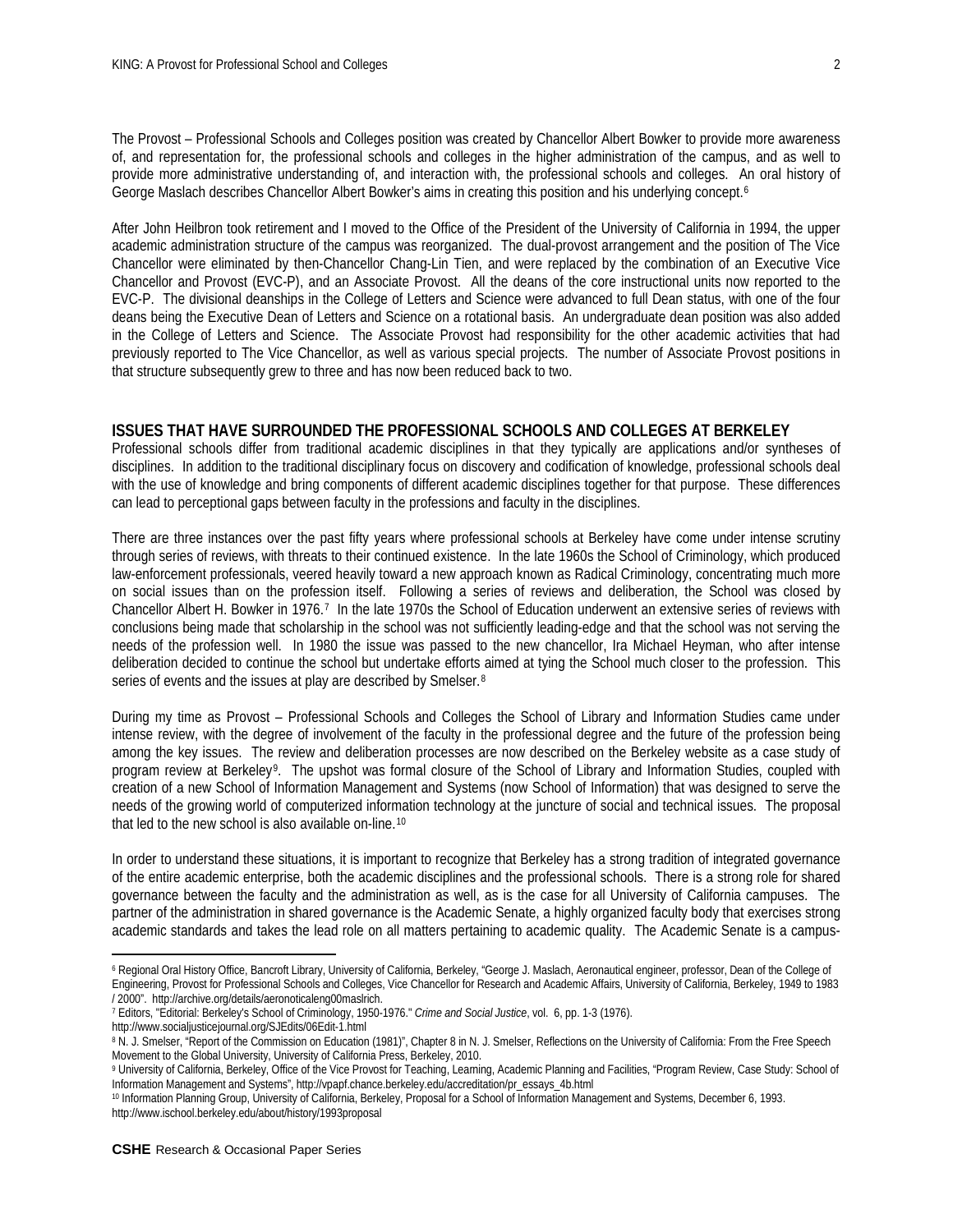wide organization and thus involves faculty from both the traditional academic disciplines and the professions, working together on subjects such as academic program review and faculty promotion and advancement. The key role for all faculty promotions and advancements is taken by an Academic Senate committee (the Committee on Budget and Interdepartmental Relations, known more commonly as the Budget Committee).[11](#page-2-0) That committee is composed of nine faculty members drawn from the full breadth of disciplines and professional schools across the Berkeley campus, typically with somewhat more members from the

academic disciplines than from the professional schools and colleges. The strong involvement of disciplinary faculty in the review of faculty and programs from the professional schools and colleges can lead to a tendency on the part of the professional schools and their faculty to select research and scholarship through criteria similar to those used by faculty in the academic disciplines, rather than directing their scholarship to the core aspects of the profession. This tendency can lead in turn to two problems – a sense that the needs of the profession itself are not being served or fulfilled as effectively as could be, and a sense that the scholarship in a professional school is not up to the quality of the core disciplines. Those elements were central in all three of the Berkeley cases of intense review of professional schools described in the previous paragraph.

The situation for the professional schools and colleges at Berkeley can be contrasted with those at many other universities, especially leading private universities, where professional school faculty can viewed as being different sorts of faculty members, and where the advancement for faculty members in the professional schools is determined largely or completely by the school itself. An extreme case is Harvard where, famously, each college and school is a "tub on its own bottom", budgetarily and academically<sup>[12,](#page-2-1)13</sup>.

Reviews for advancement and promotion in the University of California consider Teaching, Research and Creative Work, Professional Competence and Activity, and University and Public Service. The Academic Personnel Manual elaborates on the criteria used in these categories.[14](#page-2-3) Excellence in all areas is sought. An important need is to recognize what constitutes creative activity for professional school faculty, since that creativity is often appropriately expressed through means other than peerreviewed publication.

Because of the involvement of the full spectrum of the campus in planning and faculty reviews, it is important at Berkeley that the entire campus and faculty understand the nature, dynamics and needs of the professional schools, and that those in the professional schools appreciate the nature, dynamics and needs of the other academic units on campus. The role of assuring that this happened devolved upon the Provost – Professional Schools and Colleges.

A final issue that differentiates some professional schools from the rest of the campus involves budget and salaries. Professional schools and colleges such as Business, Engineering and Law have abilities to raise very substantial amounts of private money that many of the disciplines and some other professional schools do not have. An example is Executive Education in the Business School. Furthermore, there are market-derived salary pressures that result in faculty salaries for those schools corresponding to the higher-paid professions being larger for a given level of accomplishment than for other professions and disciplines.

The University of California traditionally had a single salary scale, with each rank divided into steps and with advancement from step to step occurring through periodic reviews centered upon the Committee on Academic Personnel or Budget Committee, as described above. Law and Medicine were the first professions to have a special, higher salary scale, and in 1981 special, higher salary scales were created for both Business and Engineering as well. Subsequently, market pressures have led to many faculty salaries being above those associated with the various steps in the salary scales. Such off-scale salaries have been most accentuated in areas such as Business and Economics. This differentiation of salaries is of course contentious among the faculty.

l

<span id="page-2-0"></span><sup>11</sup> The University of California has a formal scale of steps and salaries within academic ranks [\(http://www.ucop.edu/acadpersonnel/1112/table1.pdf\)](http://www.ucop.edu/acadpersonnel/1112/table1.pdf). Reviews are carried out, typically at two- or three-year intervals and necessarily at no more than five-year intervals, for advancements from step to step, as well as from rank to rank. For a review, the faculty member assembles the record and evaluations of his or her research, teaching, and service since the last advancement. The department chair receives this information, and prepares a substantial letter of evaluation, which is passed through the dean for comment, and then goes to the Academic Senate Committee on Academic Personnel (Budget Committee at Berkeley) for a thorough evaluation which results in a recommendation to the Provost. The Provost makes the decision, now delegating many step-advance decisions to an Associate Provost and with the Chancellor reading and making decisions on tenure cases. These decisions are nearly always made in accord with the advice of the Academic Senate committee. For promotions, external letters of evaluation are sought and a special, confidential ad-hoc committee of campus faculty peers is appointed to review the record and advise the Senate committee. Letters are also sought for advances at certain levels within the Professor title. Note that this process extends throughout the entire career of a faculty member, thereby providing a very effective form of post-tenure review. Many people at the University of California, myself included, believe that this very structured system of continual review of faculty members by peers is paramount among the reasons for the quality and stature attained by the university. <sup>12</sup> Harvard A to Z (ETOB), Harvard Magazine, May-June 2004. [http://harvardmagazine.com/2004/05/harvard-a-to-z.html.](http://harvardmagazine.com/2004/05/harvard-a-to-z.html)

<span id="page-2-2"></span><span id="page-2-1"></span><sup>13</sup> Interview with Albert Carnesale, Harvard Gazette, May 16, 1996.<http://news.harvard.edu/gazette/1996/05.16/HowHarvardHandl.html>

<span id="page-2-3"></span><sup>14</sup> University of California, Academic Personnel Manual, Section 210-1-d.<http://www.ucop.edu/acadpersonnel/apm/apm-210.pdf>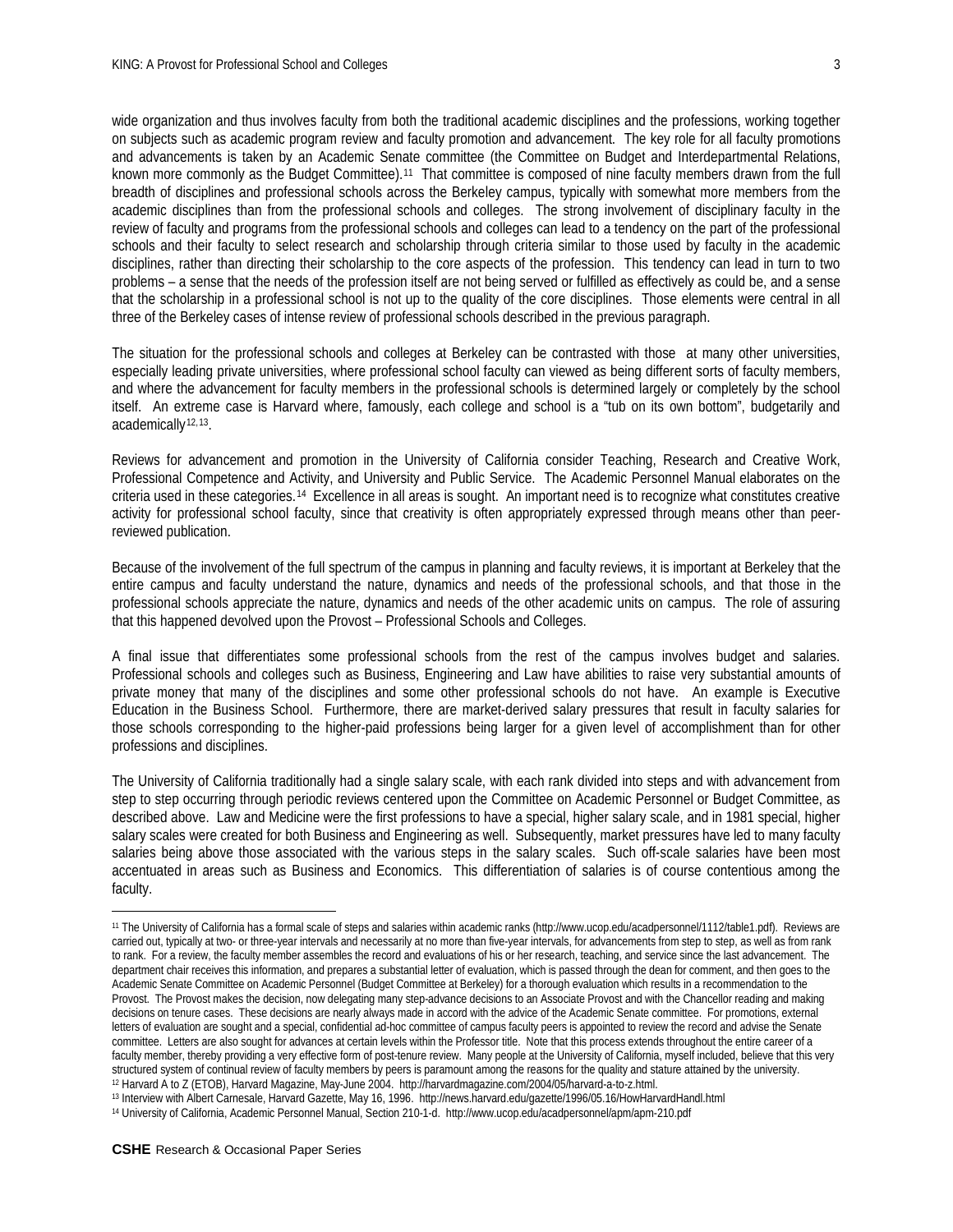## **THE ROLE OF THE PROVOST – PROFESSIONAL SCHOOLS AND COLLEGES**

The roles of the Provost – Professional Schools and Colleges (PS&C) included reviewing and acting upon all academic appointments, promotions and step advancements for the PS&C and overseeing searches and reviews (done every five years) for deans. For everything but tenure-track faculty salaries, an overall budget was given to the Provost, who then apportioned it among the units. The budget for tenure-track faculty was determined by the annual process for allocating faculty recruitments (see below) and by the advancement system described above and in Footnote 11, with monetary increases for salaries following the advancements.

Important planning activities focused on the Provost as well. In addition to periodic campus-wide academic plans[15,](#page-3-0) the Berkeley campus has an annual process whereby departments, schools and colleges analyze their current academic situation and needs and thereby provide supporting rationale for whatever authorizations for faculty recruitment they may desire. The Budget Committee of the Academic Senate reviews these plans and provides advice to the Provost, who makes the decisions and allocations. Any faculty position vacated by death or resignation reverts to the chancellor's office and can be reassigned only through this process.[16](#page-3-1) This annual activity was the primary mechanism for determining the components of academic expertise on the campus and the growth or reduction of the various colleges, schools and departments.

On occasion, a singular planning issue can become larger and more involved. During my time, as already mentioned, there was a set of reviews of the School of Library and Information Studies that led to the fundamental issues of whether the school should continue and/or what roles were needed or appropriate for Berkeley in the relatively new and burgeoning field of information management. As Provost, I oversaw these reviews and chaired the ultimate special committee that was charged with determining what to do and which provided the proposal for the new School of Information Management and Systems.

Another major role was to chair what became a succession of eleven different committees over seven years overseeing specific facilities projects. These projects included new buildings, building additions, overall facilities planning for sections of the campus, major building renovations, and decommissioning of the campus research nuclear reactor. My role was to chair these committees, which also had on them program representatives from the pertinent academic unit, campus physical planning personnel, the head of campus facilities programs or a representative, and the project architects and project manager. The purpose was to guide the project as it went along and in particular to identify, mediate, and resolve issues that could lead to cost over-runs or cost savings. Overseeing and keeping control over these projects were important for overall campus finances, and sometimes came into conflict with evolving program needs of the academic units concerned. The most informed decisions could be made by bringing these people of different backgrounds and interests together in a single working group.

The Provost – Professional Schools and Colleges represented the university in the accreditation processes carried out by the various professional societies. I found the natures and depths of the accreditation processes to be highly variable, ranging from the very detailed processes carried out by ABET for engineering to processes in some other areas that were much less intense and/or even seemed in some cases to be direct advocacy for particular desires of the academic unit.

I would meet with each dean about once per month and more often when needed. This afforded an opportunity for discussing not only the needs and issues of the schools and colleges, but also campus-wide issues that might affect the schools and colleges, as well as ways in which their issues and campus issues might intersect positively or negatively.

### **REFLECTIVE THOUGHTS**

 $\overline{\phantom{a}}$ 

The advantages of having a provost position specific to the professional schools and colleges relate for the most part to the existence of common program issues and needs for these schools and colleges and to the value of giving special administrative attention to, and gaining administrative awareness of, these schools. As already noted, some of the advantages also relate to the academic natures of Berkeley and the University of California, where academic planning and reviews as well as faculty advancement involve the entire campus, both the disciplines and the professions.

Perhaps the greatest of these advantages was associated with the fact that the provost would review and act upon every faculty promotion and advancement case in the Profession Schools and Colleges. The most common knotty and debatable issues in faculty advancement involved the matter of what constitutes creative activity in the professions and how it is measured. It should

<span id="page-3-0"></span><sup>15</sup> See, e. g.[, http://berkeley.edu/news/media/releases/2003/05/sap/plan.pdf](http://berkeley.edu/news/media/releases/2003/05/sap/plan.pdf)

<span id="page-3-1"></span><sup>16</sup> An exception is made for vacated Assistant Professor positions so as to remove from the tenure-evaluation process the question of whether or not the department will retain the position. There is also no issue of obtaining a position for promotion of an Assistant Professor to Associate Professor, which is concomitant with promotion to tenure. To achieve tenure a junior faculty member needs to meet the desired standard, without there being any additional issue of whether a tenure-level position can be allocated.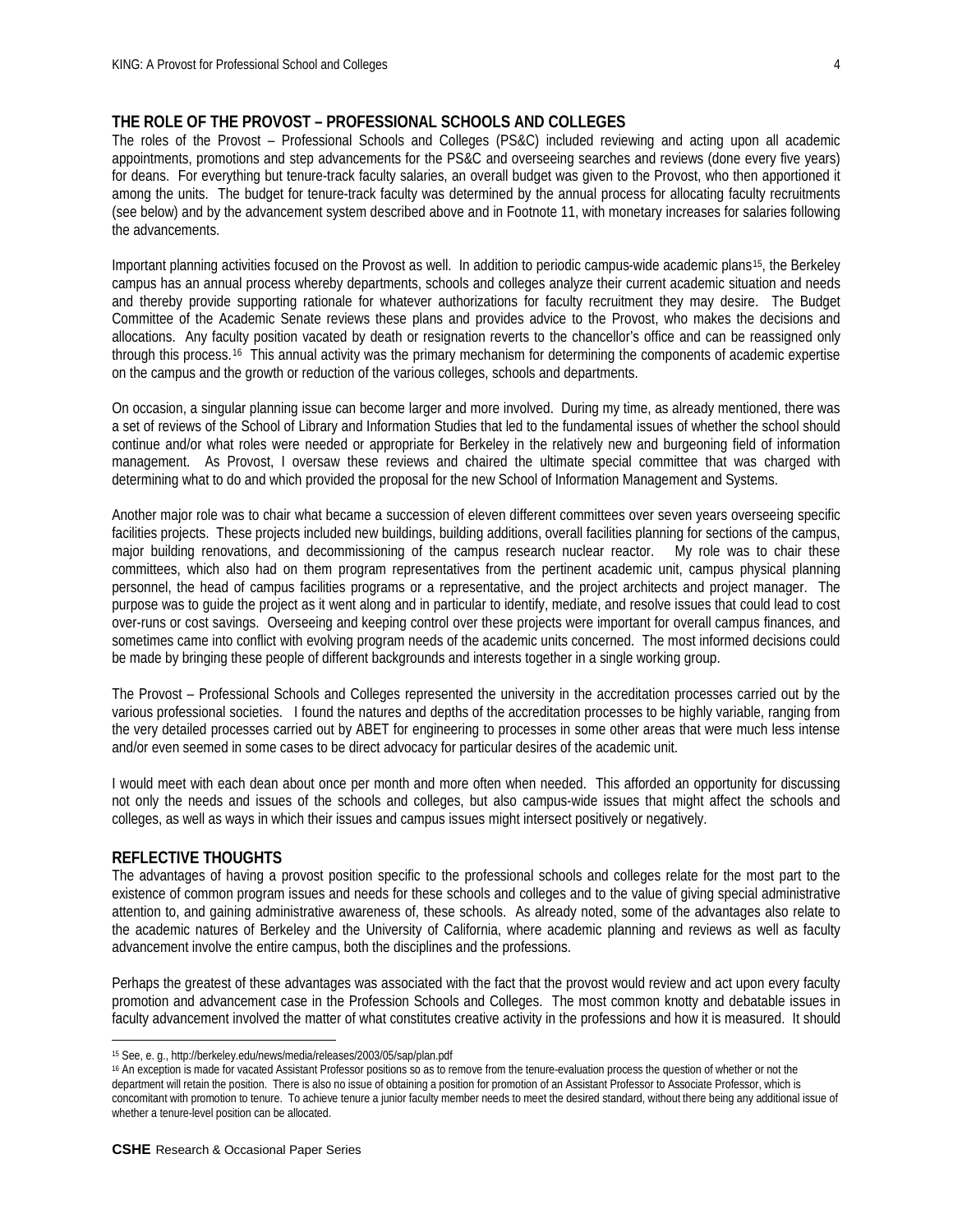be possible to express one's creativity through many different means, for example architectural and engineering design, journalistic reporting and analysis, and the creation of innovative and successful policies. These accomplishments are not necessarily conveyed through the traditional routes of peer-reviewed publication and presentation at conferences, and they are something different than discovery and codification of knowledge. However, they can be, and are, peer-reviewed in other ways, and they are certainly creative accomplishments. It is helpful to have a principal in the review processes for academic programs and for faculty promotions and advancement for the professions who is aware of the dimensions of creativity in the professions and is able to compare and contrast the situations among the different professions.

Another element common to the professions in universities is the use of the practicum, the portion of the curriculum or extracurricular activities that is designed to give students familiarity with the actual practice of the profession. The extent and nature of the practicum varies greatly from one professional field to another and from institution to institution. Some of the forms that the practicum has taken at Berkeley are a free legal clinic, an engineering coop program, field work for journalism students through localized media, summer internships in Sacramento for public policy students, and capstone design courses. Identification of good practices and ways of organizing, supervising, and financing the practicum are subjects that can and should be considered across the professions, and they are important in program review. The Provost – Professional Schools and Colleges was well positioned to convey ideas for good practices from one profession to another.

Designating a provost position to cover the professional schools and colleges does also carry a message that the importance of professional education and research to the university is recognized and valued. It provides a mechanism for much more knowledgeable oversight and enablement of the professional schools, and it provides a way of reflecting their needs and issues at the top level of campus administration. The existence of the Provost – Professional Schools and Colleges position was generally received very favorably by the deans of those schools and colleges. One might think that they would prefer to be left on their own, but the advantages of having a knowledgeable friend in court seemed to outweigh any feelings of that sort, especially given the involvement of faculty from all parts of the campus in program reviews and faculty promotion and advancement.

A two-provost system obviously requires an effective and synergistic relationship between the two provosts concerned. My Letters and Science counterparts and I found that this really meant that overall academic planning and leadership should best become a joint effort. Were there to be less than total synergy between the two provosts in this sort of structure, academic leadership would suffer. In the Berkeley structure, The Vice Chancellor could have refereed and mediated when needed.

To my knowledge, structures in which a single senior position focuses in the professional schools and colleges have not been used at other major universities, at least not in the United States. Why has this approach not been tried or used elsewhere? Smaller or less comprehensive universities will probably not have enough different professional schools and colleges to make a separate provost for them an efficient approach. Yet there are many universities with large numbers of professional schools and colleges. A count obtained by viewing web sites shows that Harvard, Cornell, UCLA, and the Universities of Texas - Austin, Florida, Minnesota, Michigan, Wisconsin, Ohio State and Southern California have numbers of professional schools and colleges ranging from 10 to 19. Perhaps the reason that the Provost – Professional Schools and Colleges structure has not been taken up by them is that these institutions opt instead for a condition of independence and "tubs on their own bottoms" rather than for integral academic oversight, planning and advancement/promotion processes that cover both the academic disciplines and the professions.

This then leads to a final fundamental question as to whether it is more desirable to integrate the professional schools into academic planning, personnel, and administrative functions or to leave them largely on their own to define their own goals and pilot themselves towards them. In the former case, all academic units bear responsibility for maintaining the academic quality and stature of the entire campus, and a substantial number of persons in the various academic units have some knowledge of the activities and values of many other units, both academic and professional. In the latter case, professional schools will pilot their ways through their own mechanisms, leadership and criteria, with fewer complications and with less involvement of faculty and administrators from other units. They will operate largely on their own and will fare in academic effectiveness and stature in ways that depend on their own nature, composition and leadership.